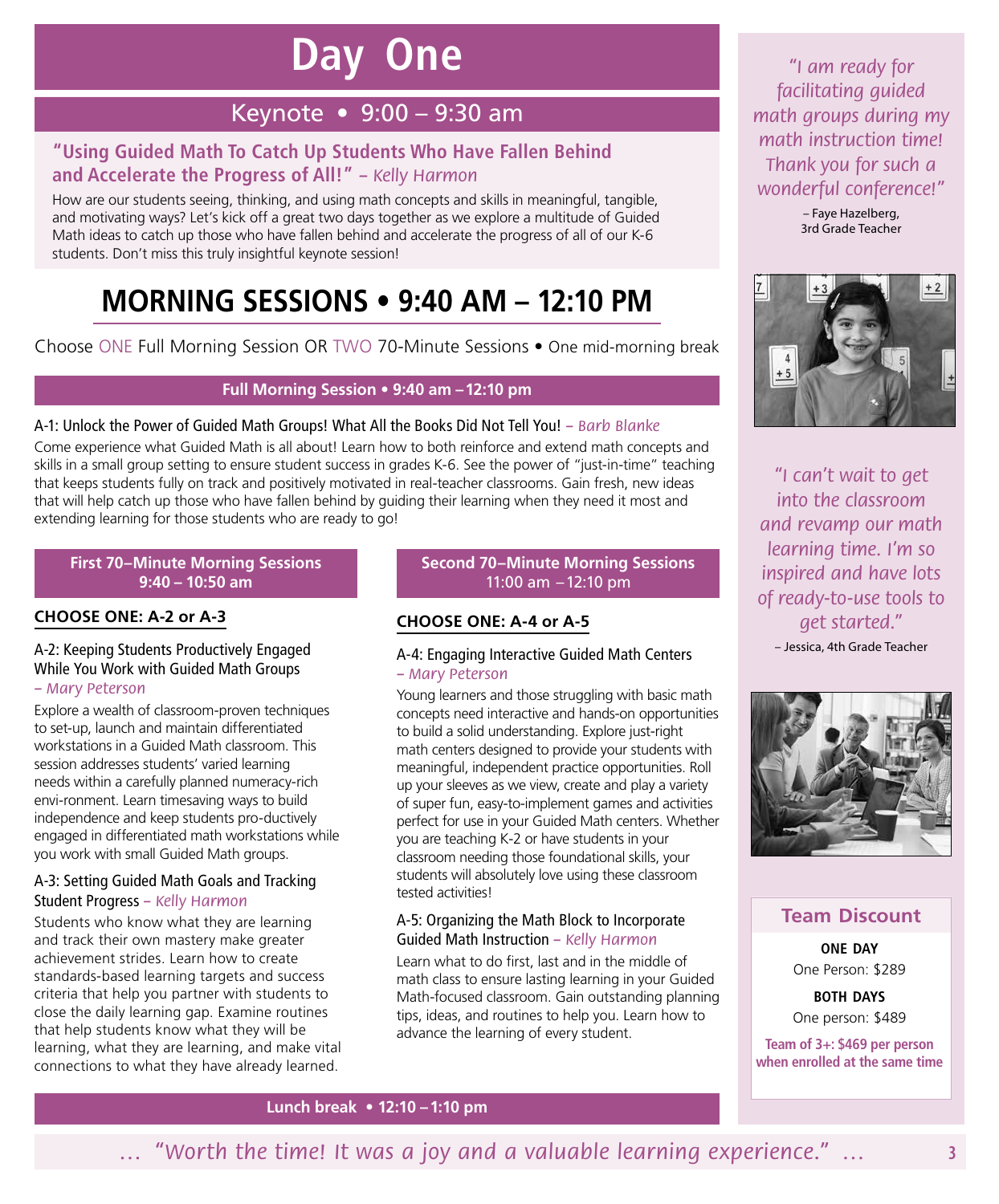#### **Who is BER?**

The Bureau of Education & Research is North America's leading presenter of training for professional educators. Our goal is to provide high-quality PD programs, based on sound research, with an emphasis on practical strategies and techniques that can be immediately implemented.





# **Can't Attend? Online Professional Development Options:**

### **Related Online Courses**

A related On Demand Video-Based Online Learning course, *Using Guided Math to Strengthen Students' Math Learning,* for Grades K-2 and Grades 3-6, and other math-related courses, are available for immediate registration. To enroll, visit www.ber.org/online

# Day One

# **AFTERNOON SESSIONS • 1:10 – 3:40 PM**

Choose ONE Full Afternoon Session OR TWO 70-Minute Sessions One mid-afternoon break

#### **Full Afternoon Session • 1:10 –3:40 pm**

#### B‑1: Strengthen Students' Problem Solving During Guided Math Instruction *– Kelly Harmon*

Help every student become a complex problem solver– especially when two or more steps are involved! In this session, you'll learn the key steps students can use from grades K-6 to more efficiently process and solve word problems during Guided Math. We will explore complex, yet doable real-world problems using eight different problem-solving strategies you can incorporate in your Guided Math program. Discover the strategies that will help close any gaps and accelerate the learning of ALL students.

#### **First 70–Minute Afternoon Sessions 1:10–2:20 pm**

#### **CHOOSE ONE: B‑2 or B‑3**

#### B‑2: Classroom-Proven Strategies for Helping Students Master Multiplication and Division (Grades 3-6) *– Mary Peterson*

Prepare to be surprised at just how quickly your grades 3-6 Guided Math students will master their multiplication and division facts! Receive many highly-practical, detailed, classroom-proven activities for improving students' conceptual understanding, fluency and strategic confidence with multiplication and division. Gain a wealth of impactful, super fun multiplication and division games, lessons, projects, and strategies you can easily incorporate into your Guided Math program.

#### B‑3: Strengthening Computational Fluency with Addition and Subtraction Using Math Talks, Ten Frames, Riddles, Games, and Number Racks *– Barb Blanke*

How can you make sure ALL your students build strategies that provide flexibility, accuracy and efficiency with addition and subtraction facts to 20? Take your Guided Math students to new heights and proficiency with these fun-filled, easy-toimplement visual models, strategies, tasks, games, apps, and math talks. Leave with ready-to-use activities that will help your students meet rigorous computational fluency grade level standards.

## **DEA** Online Learning

BER offers educators a wide range of online courses that are affordable, fun, fast, and convenient. BER is now offering On Demand Video-Based courses. You may earn optional graduate-level credits for most courses. See the catalog of available courses at www.ber.org/online

**Second 70–Minute Afternoon Sessions 2:30–3:40 pm**

### **CHOOSE ONE: B‑4 or B‑5**

B‑4: Powerful and Effective Just-Right Small Group Guided Math Lessons *– Mary Peterson* Learn how to most effectively organize and manage small flexible Guided Math groups based on formative assessment. Receive classroom-proven ideas for carefully planning and teaching just-right small group Guided Math lessons to meet the needs of the diverse learners in your classroom. Use powerful Guided Math small group lessons to build the confidence and competence of all your students.

#### B‑5: Not-to-Miss Math Learning Center Activities *– Barb Blanke*

This fast-paced session is brimming with ideas you'll want to try immediately in your Guided Math classroom. Innovative, handson, interactive small group and independent activities will be shared that meet the diverse needs of your students and increase their understanding and proficiency when meeting rigor-ous standards. Don't miss these effective techniques that will enable you to more efficiently teach Guided Math groups.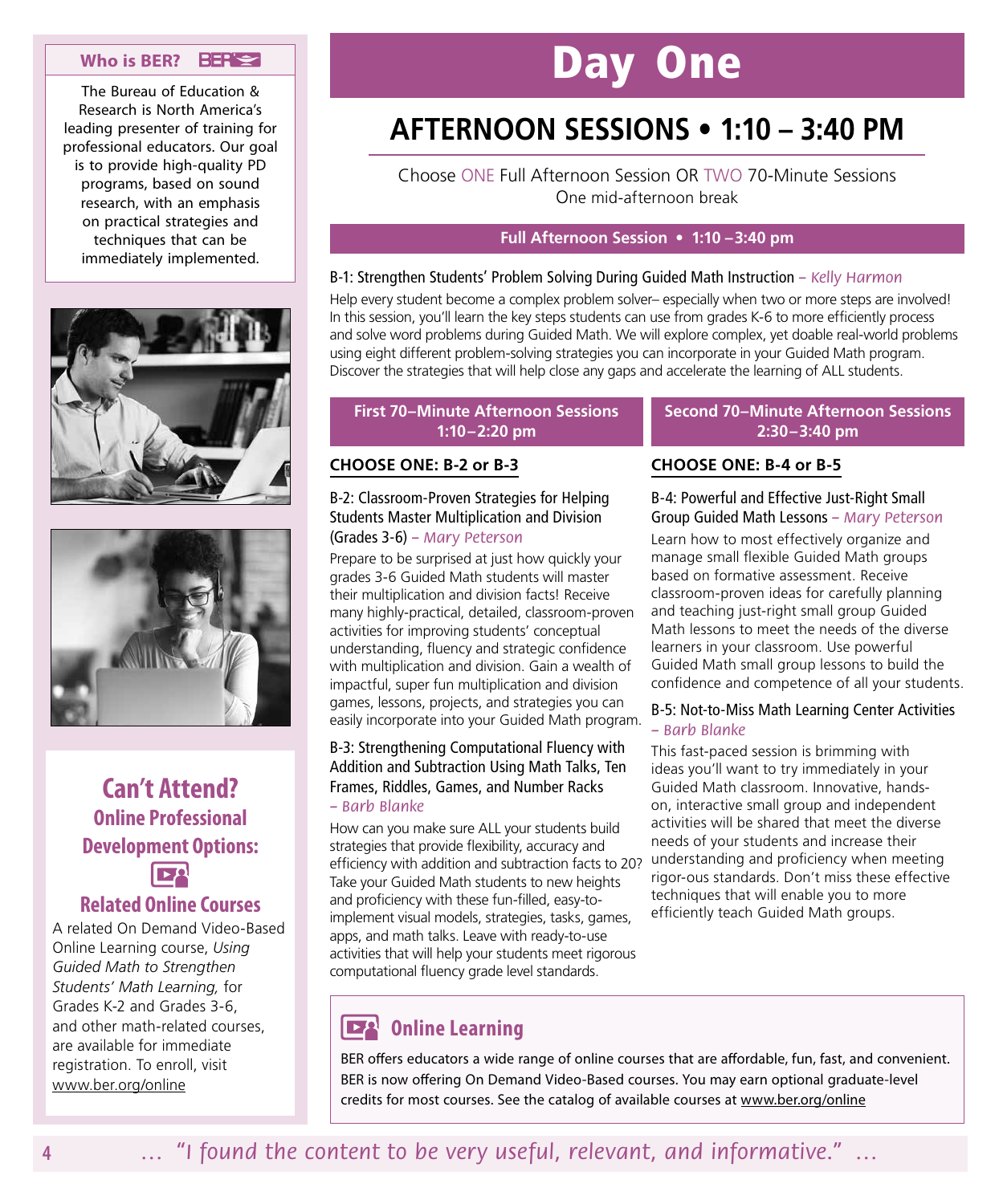# Day Two

# **MORNING SESSIONS • 9:00–11:40 am**

Choose ONE Full Morning Session OR TWO 75-Minute Sessions One mid-morning break

#### **Full Morning Session • 9:00–11:40 am**

#### C‑1: Innovative Projects: Increase Motivation, Engagement and Success in Your Guided Math Program *– Mary Peterson*

Empower your students to love and explore math across the curriculum with a variety of engaging and highly motivating math projects. These exciting projects work well across diverse math topics and are appropriate for grades K-6. In this make-and-take session we'll explore ways to incorporate a variety of engaging math projects into your Guided Math program to increase student creativity, teamwork, critical thinking, communication, and problem-solving skills.

#### **First 75–Minute Morning Sessions 9:00–10:15 am**

#### **CHOOSE ONE: C‑2 or C‑3**

#### C‑2: Helping All Students Access and Make Sense C‑4: Here They Are: Practical Tips for Managing of Fractions *– Barb Blanke*

Experience how you can demystify fractions for or are ready to take their learning to the next level. We will explore the language of fractions, equivalence, addition, subtraction, multiplication, and division. Using the bar model and pattern blocks you will leave with ready-to-use Guided Math activities that will deepen your students' under-standing of fractions. Ah-ha's are guaranteed!

#### C‑3: Utilize Number Talks to Practice Computational Skills and Develop Mental Math Abilities *– Kelly Harmon*

Engage students in daily number talks that help them practice computational skills and develop mental math strategies, perfect for Guided Math. Learn how to develop standards-specific number talks that incorporate student interests, strengthen Guided Math to help students think through their skills, and help all students achieve, even those who've fallen behind.

#### **Second 75–Minute Morning Sessions 10:25 –11:40 am**

### **CHOOSE ONE: C‑4 or C‑5**

# Math Learning Centers in Any Grade!

#### *– Barb Blanke*

ALL of your students, whether they are struggling Learn classroom-proven techniques for setting up highly motivating math cen-ters that your students will enjoy and that will keep them independently focused on mathematics. Barb will share triedand-true management strategies that respect your valuable Guided Math teaching time by minimizing set-up, planning and grading while students are actively engaged in math center activities.

### C‑5: Using Children's Literature to Engage Students in Problem Solving Activities

#### *– Kelly Harmon*

Children's books provide a perfect starting point for engaging students in authentic problem solving. In this session, explore literature matched to math standards and great ways to use manipulatives and drawing strategies during complex problems.

#### **Lunch Break • 11:40 am – 12:40 pm**

## **Comprehensive Digital Resource Handbook**

You will receive an extensive digital resource handbook, specifically designed for this conference. Included in the handbook are resource materials for ALL conference sessions, even those you don't attend. These materials include:

- Timesaving, teacher-friendly ideas for implementing Guided Math groups and managing math centers
- Key ideas and specific tips for setting up and managing Guided Math groups
- Detailed components of strong Guided Math group lessons

*"The sessions were great; I had a hard time choosing just one to go to each time period. Thank you to the presenters for sharing your knowledge!"*

> – Jodie Yantachka, Instructional Coach



# **On‑Site Training**

Conferences like this one along with many other topics can be brought to your school or district. Please view all of our On-Site PD options at www.ber.org/onsite or call 877-857-8964 to speak with an On-Site Training PD Consultant.